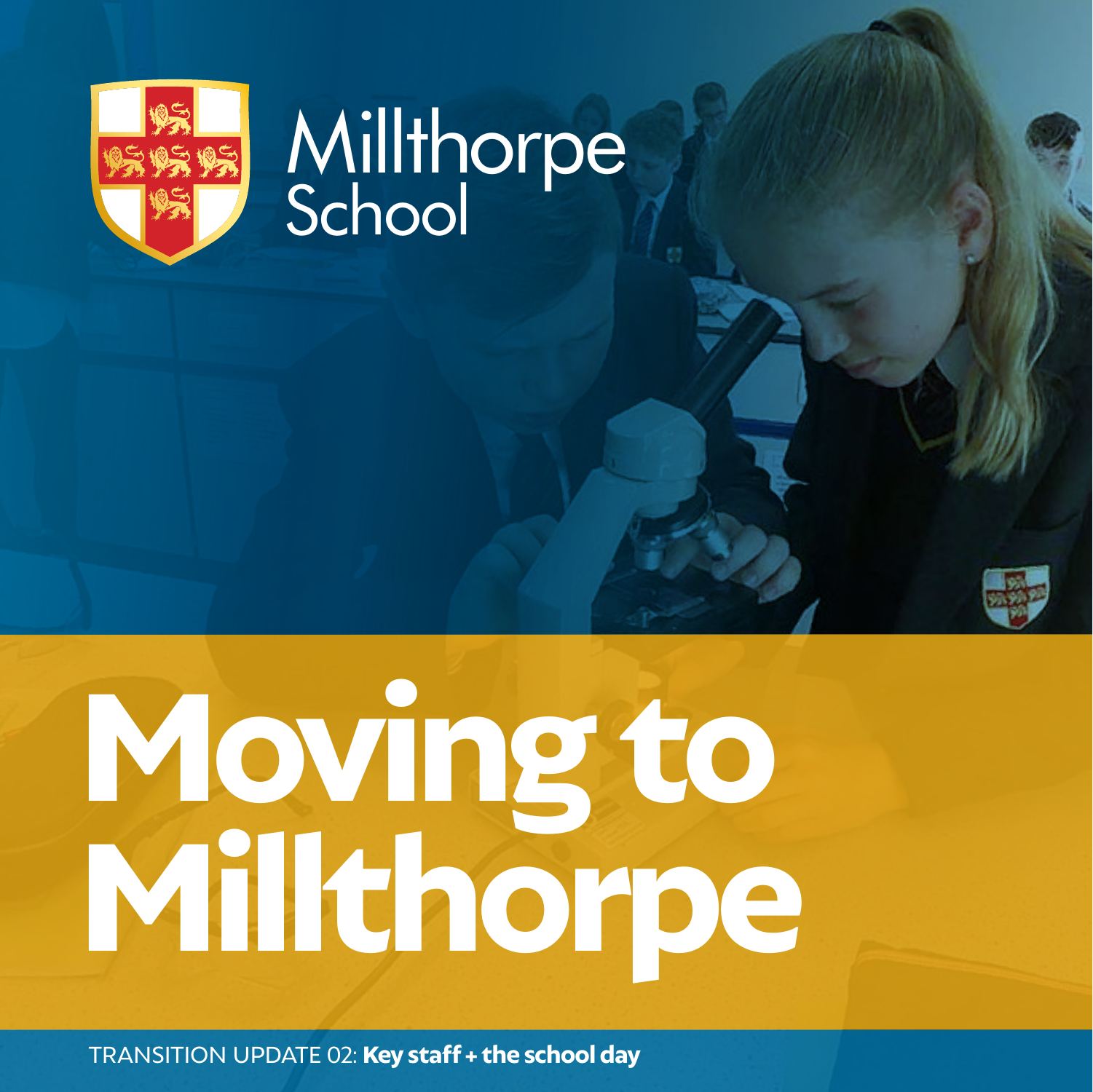

### **Welcome to Millthorpe School**



### Hello to all of our new students!

Welcome to our second edition of *Moving to Millthorpe!* We hope you

found last weeks' edition useful and that you have a better understanding of form groups and Houses at Millthorpe School.

This time we're introducing you to the key staff at Millthorpe and what you can expect from a typical school day.

Many of you have already emailed your friendship choices to **year6transition@ millthorpeschool.co.uk** which is really helpful. This is a polite reminder that the **deadline is Friday 15th May**. If we do not receive your friendship choices by this date, you may not be able to choose up to four friends who you would like to be in your form. Please make sure you have sent this information by the deadline so that you do not miss out.  $\mathbb{M}$  Mr Baybutt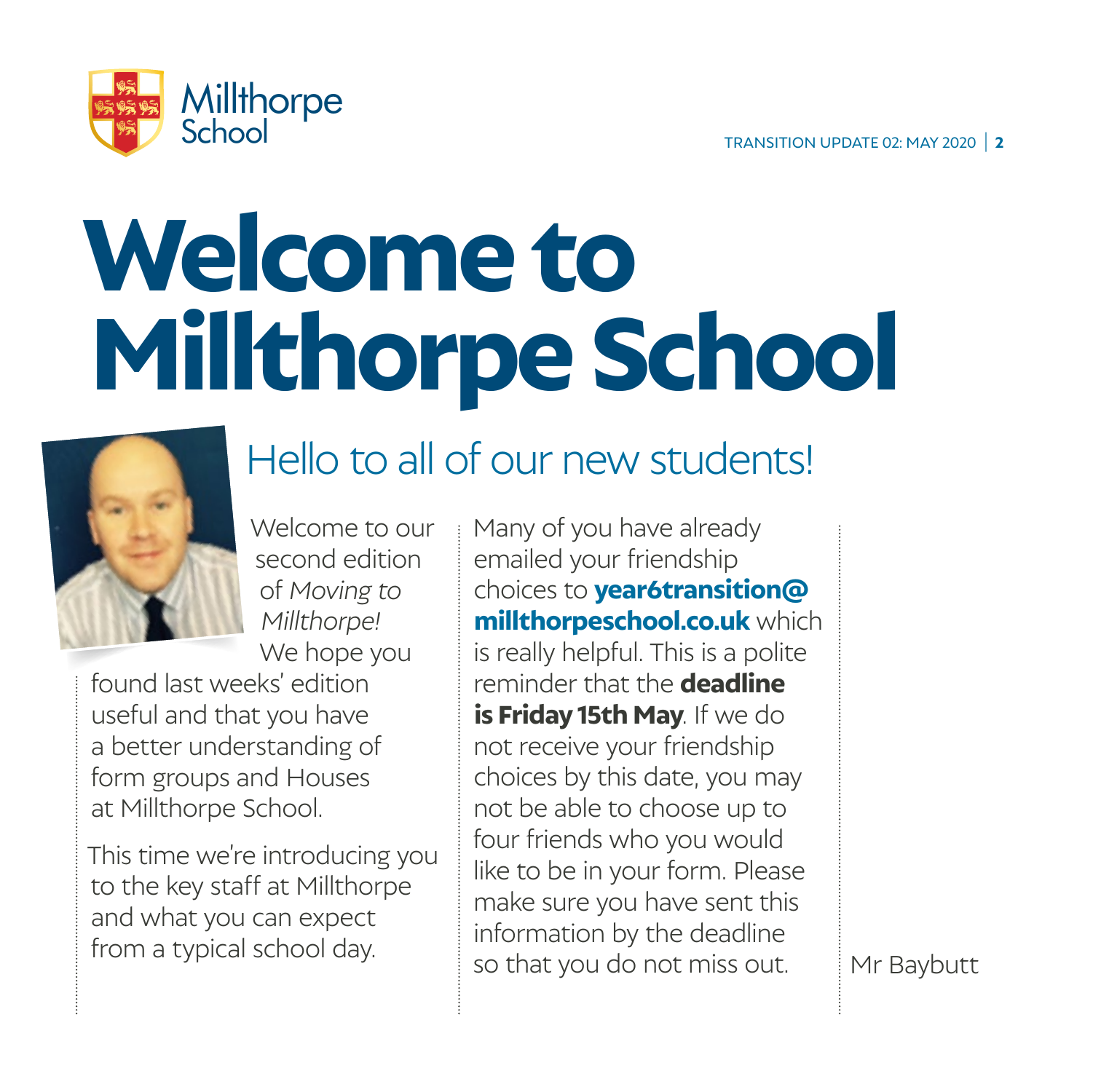

### **Key staff in school**

### **Who is in charge of the school and who is on the 'Senior Leadership Team?'**

Millthorpe School is managed by a close team of Senior Leaders.

Mr Burton is the Executive Headteacher. He works at Millthorpe and York High and you will see him in school two days a week. Miss Greenhalgh is the Head of School – she leads the school on a daily basis so you will see her every day.

There are two Deputy Headteachers; Mr Butterworth and Mr Gillbanks, and four Assistant Headteachers; Ms Andrle, Mr Bates, Ms Simpson and Mr Baybutt.

The Senior Team also includes Mr Collins, the Business Manager. Millthorpe School Senior Leadership Team







Ms Greenhalgh Mr Burton Mr Butterworth Mr Gillbanks











Ms Andrle Mr Bates Mr Collins Ms Simpson Mr Baybutt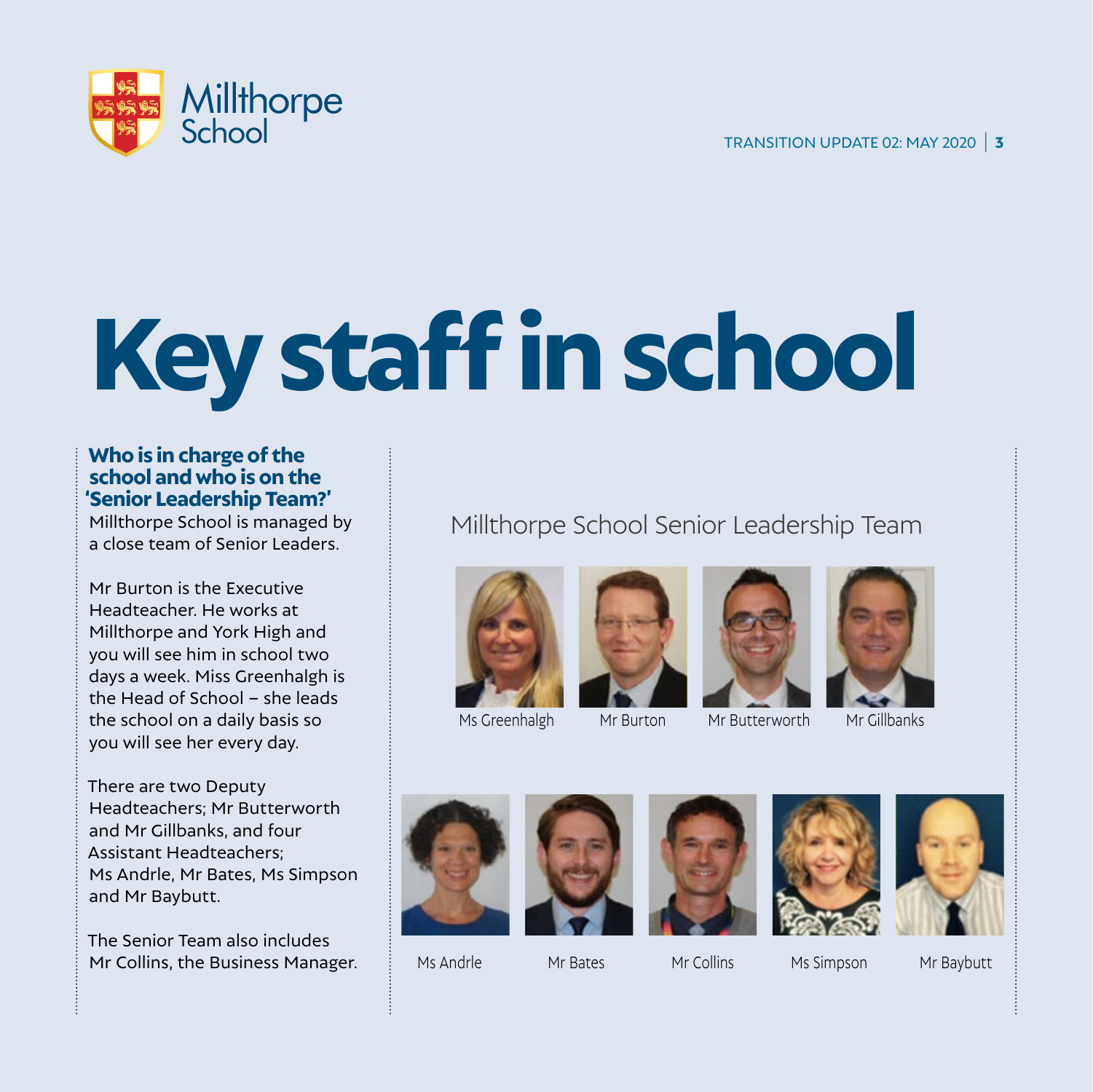

### Millthorpe School Pastoral Team Mr Butterworth



Deputy Head



Transition update 02: May 2020 | **4**

Ms Simpson Assistant Head – SENDCO

#### **The Pastoral Team**

In the last weekly update, we introduced the House System to you. The Directors of Achievement and Student Support Officers are part of the Pastoral Team, but the team has more people than this within it. Everyone on the Pastoral Team will work really hard to help you to settle in at Millthorpe.

They are also there to help you with any difficulties that you might have, either at the beginning or at any point throughout your five years at our school. They make sure that everyone is well behaved, working hard, making excellent progress, attending every day - on time, that their uniform is correct and that you are happy, healthy and well supported.

You can talk to any member of the pastoral team if you need their help, advice or support. This can be about school but can also be for things happening outside of school that you need a trusted adult to help you with.



Miss Johnson Director of Achievement



Miss Ball Student Support Officer



Mrs Madden Designated Deputy Safeguarding Lead



Mrs Cooper Student Support **Officer** 



Mrs Roberts Student Support Officer

Mr Baybutt Assistant Head and Director of Achievement

Ms Clare School Counsellor



Miss Parr Director of Achievement



Mrs Detheridge Student Support Officer



Mrs Huggins School Wellbeing Worker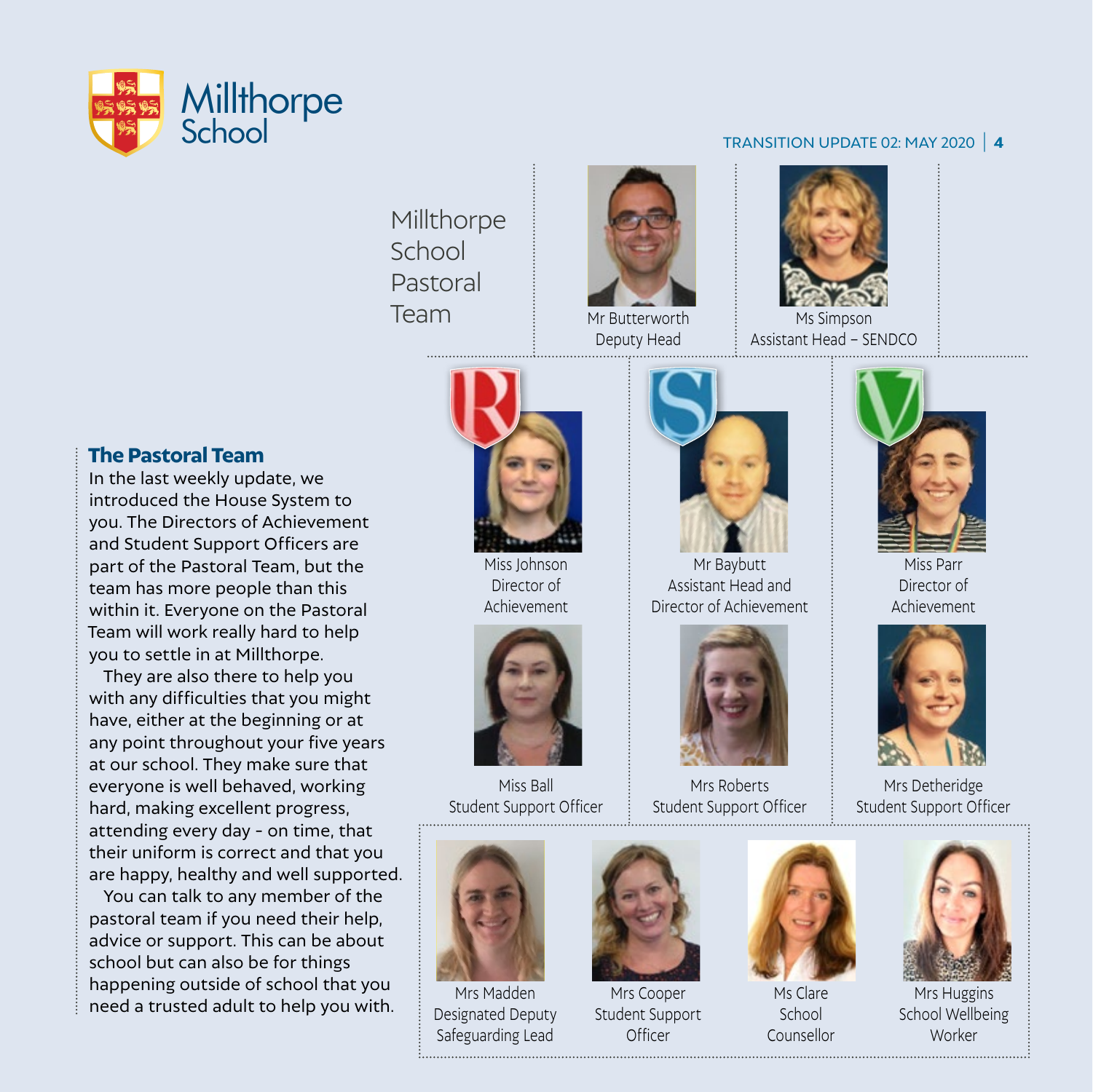- -



## **Key staff in school**

### **Millthorpe's Inclusion Team**

Some students might need an additional layer of support for a variety of reasons and they will be supported at Millthorpe by the Inclusion Team.

If you need any specific or additional support, you will be working closely with Ms Simpson and Mrs Fisher and they will be in touch with your families in the near future to talk you through these arrangements.

The Inclusion team is fortunate to have a large team of very experienced and dedicated Teaching Assistants who will work with and support students with any additional needs.

### Millthorpe School Inclusion Team



Ms Simpson Assistant Head/ **SENDCO** 



Mrs Fisher Assistant

SENDCO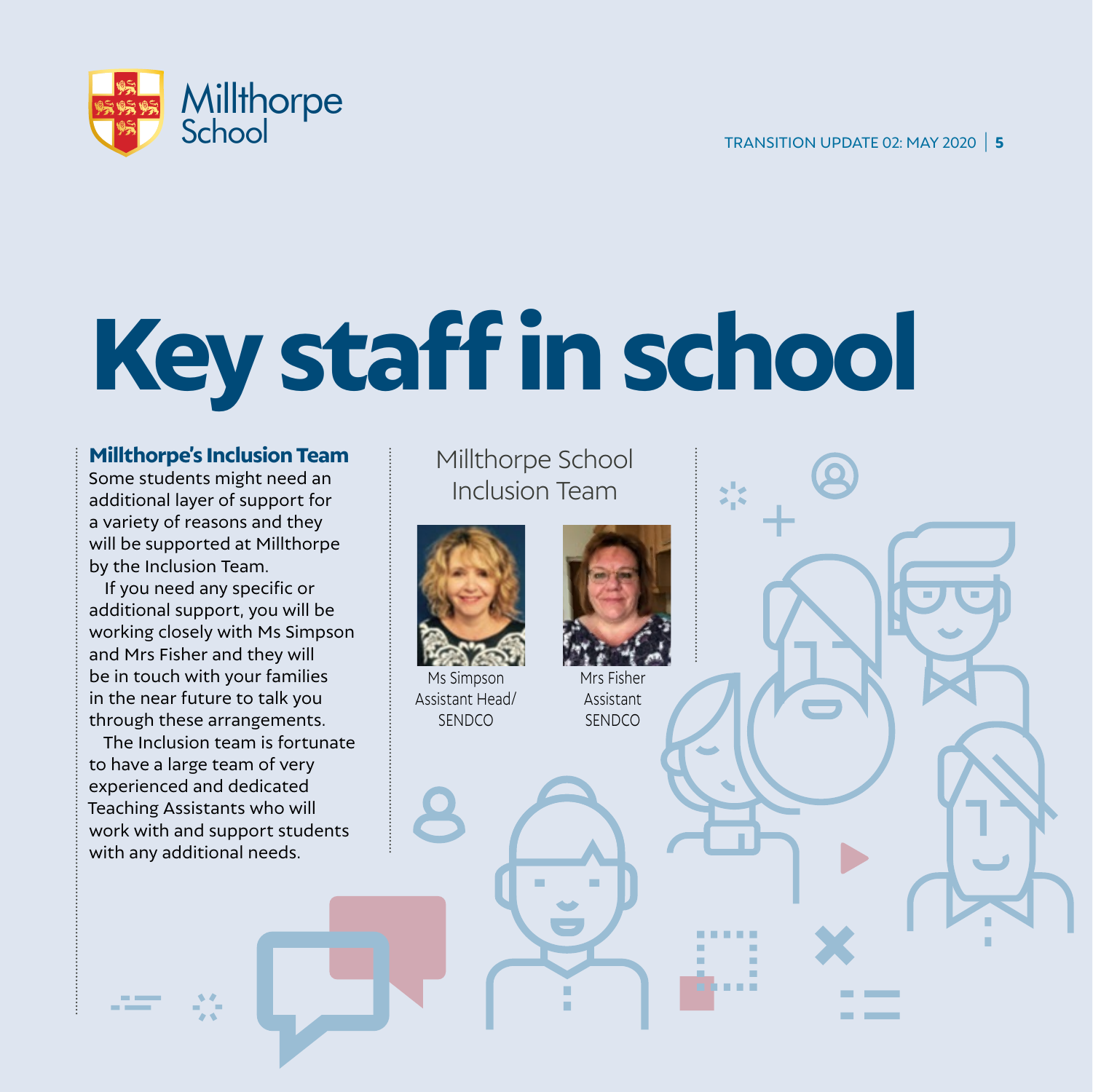

### **What will your school day be like?**

Your school day at Millthorpe may be very different to what you are used to at Primary School.

#### **What's the main difference between primary and secondary school?**

The main difference is that you are not in one classroom with one teacher all day, every day. You will have 5 one-hour lessons each day, doing a different subject, in a different classroom, with a different teacher.

Your teachers at primary school were able to teach you every subject to people your age; at secondary school, your subject teachers are all experts in their chosen subject so they teach one subject (or sometimes two) but they teach it to students aged 11

to 16, from Year 7 right through to GCSEs in Year 10 and Year 11.

### **Who will be in my class?**

There will be people in your lessons from other forms and Houses as you are not taught as a form. This gives you even more opportunities to work with lots of other people and make many new friends.

Although you will have lots of different classrooms to find, don't worry about getting lost at first. Millthorpe will be bigger than your primary school but we will show you around, there are signs on the wall and a map in your planner. The older students will also help and lots of staff carry radios (walkie-talkies!) so we will know if you have not arrived at your lesson and get you back on track. Don't worry – within two weeks you will know your way around!

### **You'll find your way!**

Mr Baybutt always reminds Year 6 students that you will never be 'lost' anyway… you will still be at school! You might be a little unsure of where your next classroom is, but you won't be lost.

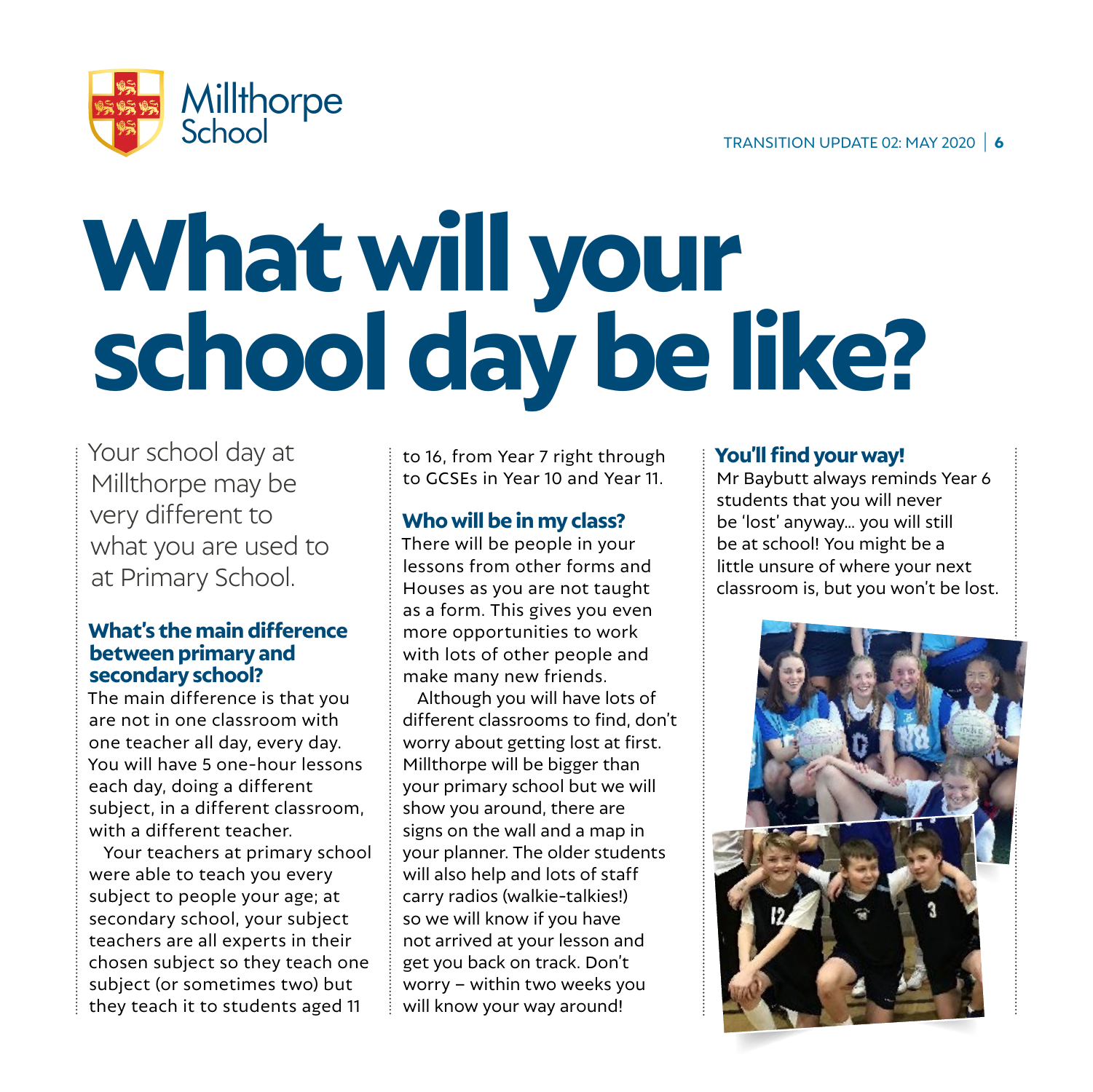

### **What will your school day be like?**

|  | rour school day:    |                                                                                             |
|--|---------------------|---------------------------------------------------------------------------------------------|
|  |                     | 08:30 -School is open to students                                                           |
|  |                     | 08:45 - 09:05 Registration with<br>your form and form<br>tutor (assembly<br>one day a week) |
|  |                     | 09:05 - 10:05 Lesson 1                                                                      |
|  |                     | 10:05 - 11:05 Lesson 2                                                                      |
|  | 11:05 - 11:20 Break |                                                                                             |
|  |                     | 11:20 - 12:20 Lesson 3                                                                      |
|  | 12:20 - 13:10 Lunch |                                                                                             |
|  |                     | 13:10 - 14:10 Lesson 4                                                                      |
|  |                     | 14:10 - 15:10 Lesson 5                                                                      |
|  | 15:10               | The school day ends                                                                         |
|  |                     |                                                                                             |

**Your school day:**

You will be given a timetable on your very first day so you will always know what lessons you have each day. You will then know which books to bring and if you need anything else such as PE kits. You will not need your PE kit on the first day. One day a fortnight (every other Wednesday), school closes at the earlier time of 14:20 for staff training. You still do 5 lessons but each one lasts for 50 minutes rather than an hour. We will explain this properly to you once you have started.

**BEB** 

### **What subjects will I study in Year 7?**

In Key Stage 3 (Year 7 to 9), you will study English, Maths, Science, French or German (you will be able to tell us which Language you would like to study if you have a strong preference and we will explain how you can do this in next weeks' update), Art, Design Technology\*, History, Geography, ICT, Music, PE, RE, Drama, PSHE and Citizenship. *\*Design Technology includes Food Technology, Graphics,* 

*Resistant Materials and Textiles.*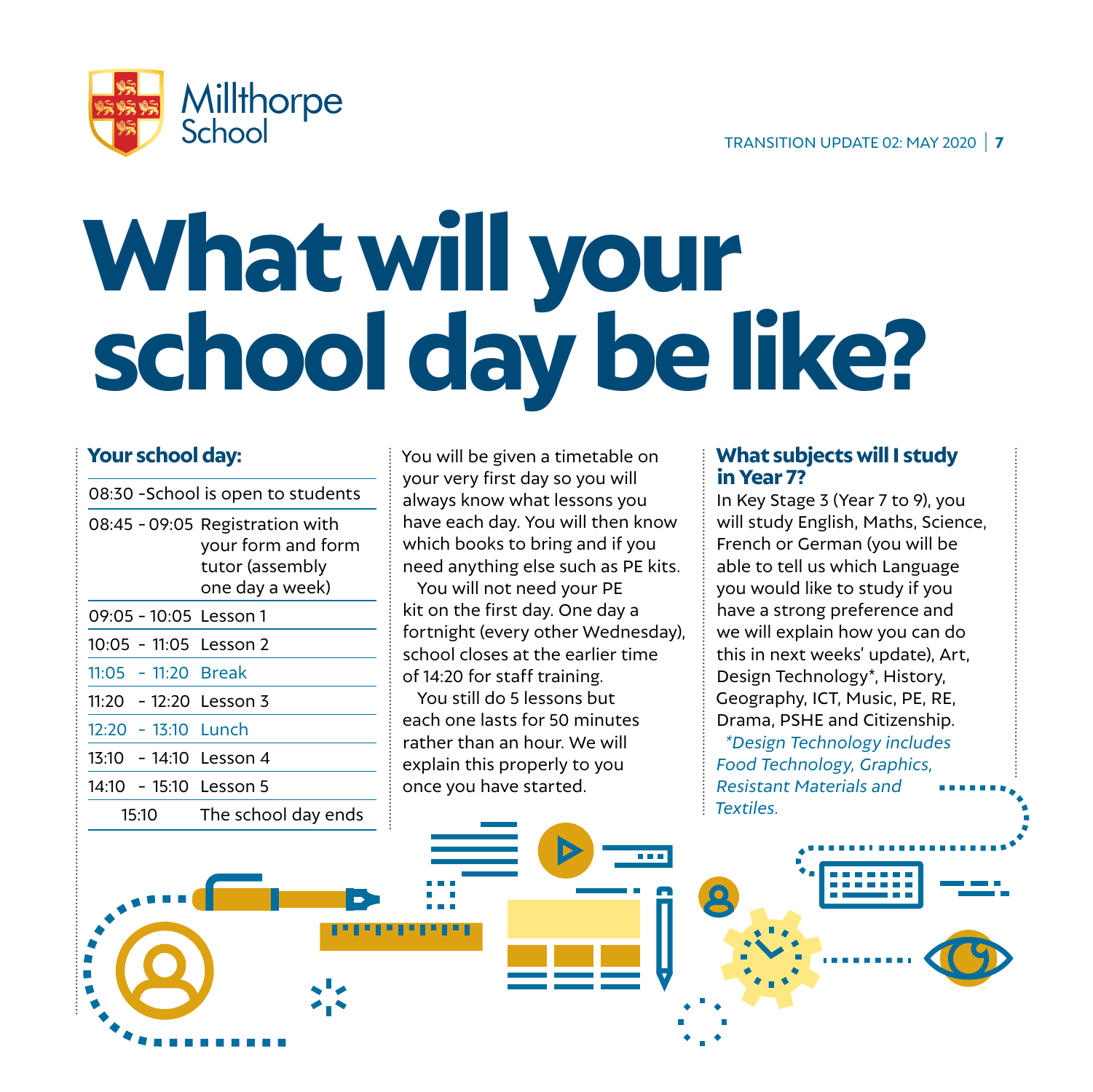

### **What will your school day be like?**

#### **What equipment will I need?**

We will give you a **Planner** when you start at Millthorpe. **This is a vital part of your equipment and you must look after it**. It has lots of important information in it and it is where you record your homework. It is also where you collect your "Positive" stamps and where your teachers and parents can write messages to each other.

Your Planner must be with you every single day and it needs to be open on the correct day and on your desk in every lesson.

All of your teachers will give you an exercise book for their subject for you to work in. You need to bring the correct books with you for each day so make sure you check your timetable for the next day every evening and put the correct books in your school bag. Lockers are available for everyone if you have a lot to carry.

You also need equipment such as black or blue pens, pencils, ruler, green pen (for peer and self-assessment and improving your work/acting on your teacher's feedback), maths set and a scientific calculator. You are very welcome to bring additional stationery such as highlighters, rubbers, felt tips etc if you have room in your pencil case or school bag.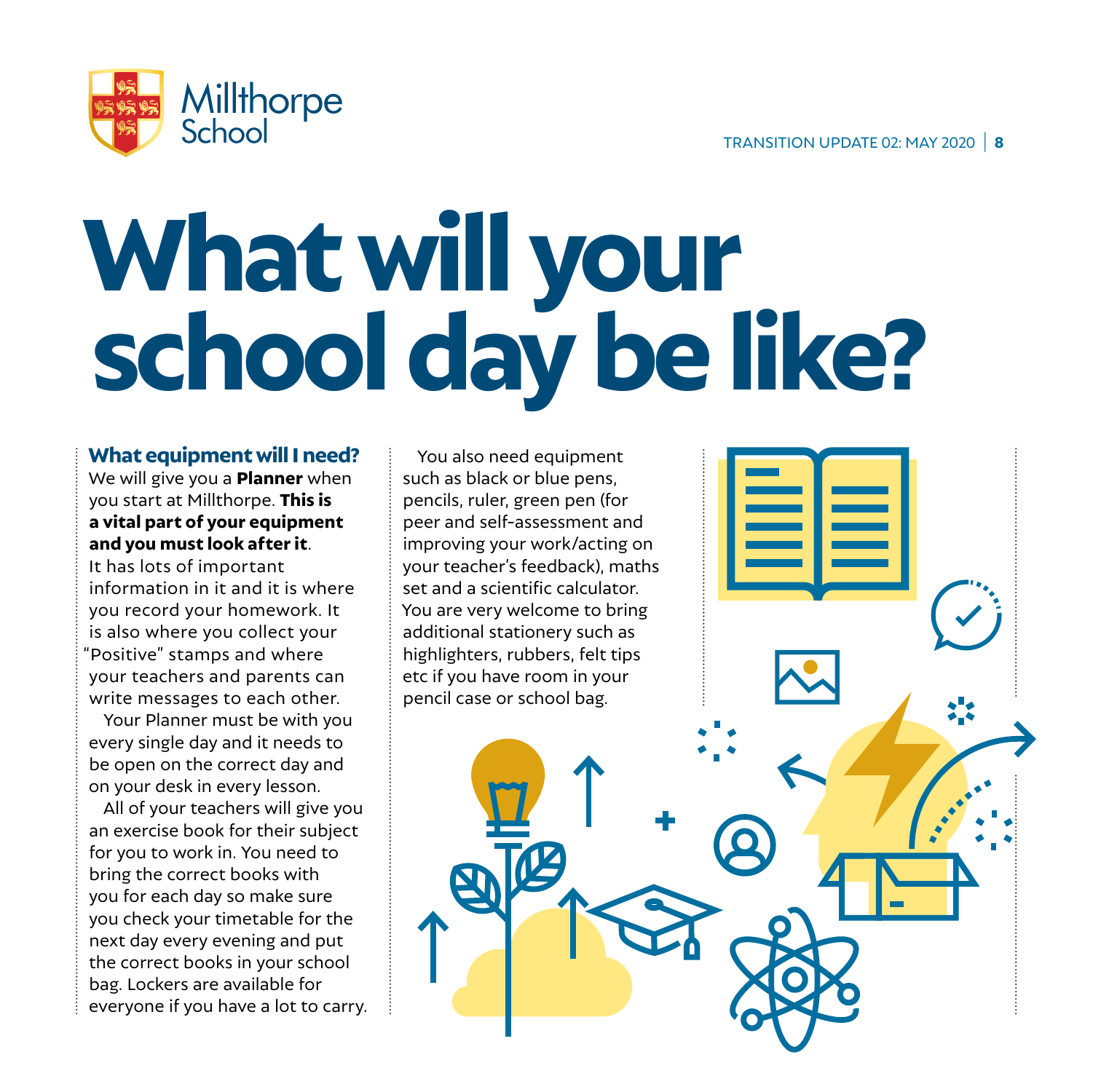

### **The school day: Answers to FAQs**

#### **1 Will I get into trouble if I am late because I was unsure where my classroom was?**

No! We understand that it will take you a few weeks to find your way around the school. Older students and staff will be able to help you but even if you are a few minutes late to a lesson because you were unsure where your classroom was, your teachers will be very understanding, will welcome you into the lesson and you will not be in any trouble.

#### **2 I was able to choose some friends to be in a form with; can I choose who will be in my lessons?**

Unfortunately not. This would be a very difficult job for us to try and organise. You will be randomly placed into classes with other Year 7 students. Some of them will probably also be in your form and you may know others from primary school or clubs outside of school. We will make sure that you are ok in your lessons





and you can speak to your class teacher if there are any issues.

#### **3 Are subject lessons "setted" based on attainment or ability?**

The vast majority of lessons in Year 7 are "mixed attainment" which means that there will be people in the class with a range of attainment in that subject. Our teachers are very experienced in teaching this way so they will help those who find their subject difficult and will ensure that those who achieve highly are stretched and challenged appropriately.

### **4 What happens at break and lunch time?**

This will be explained in a future edition of *Moving to Millthorpe*, but there is lots going on for you to get involved with once you have eaten your lunch.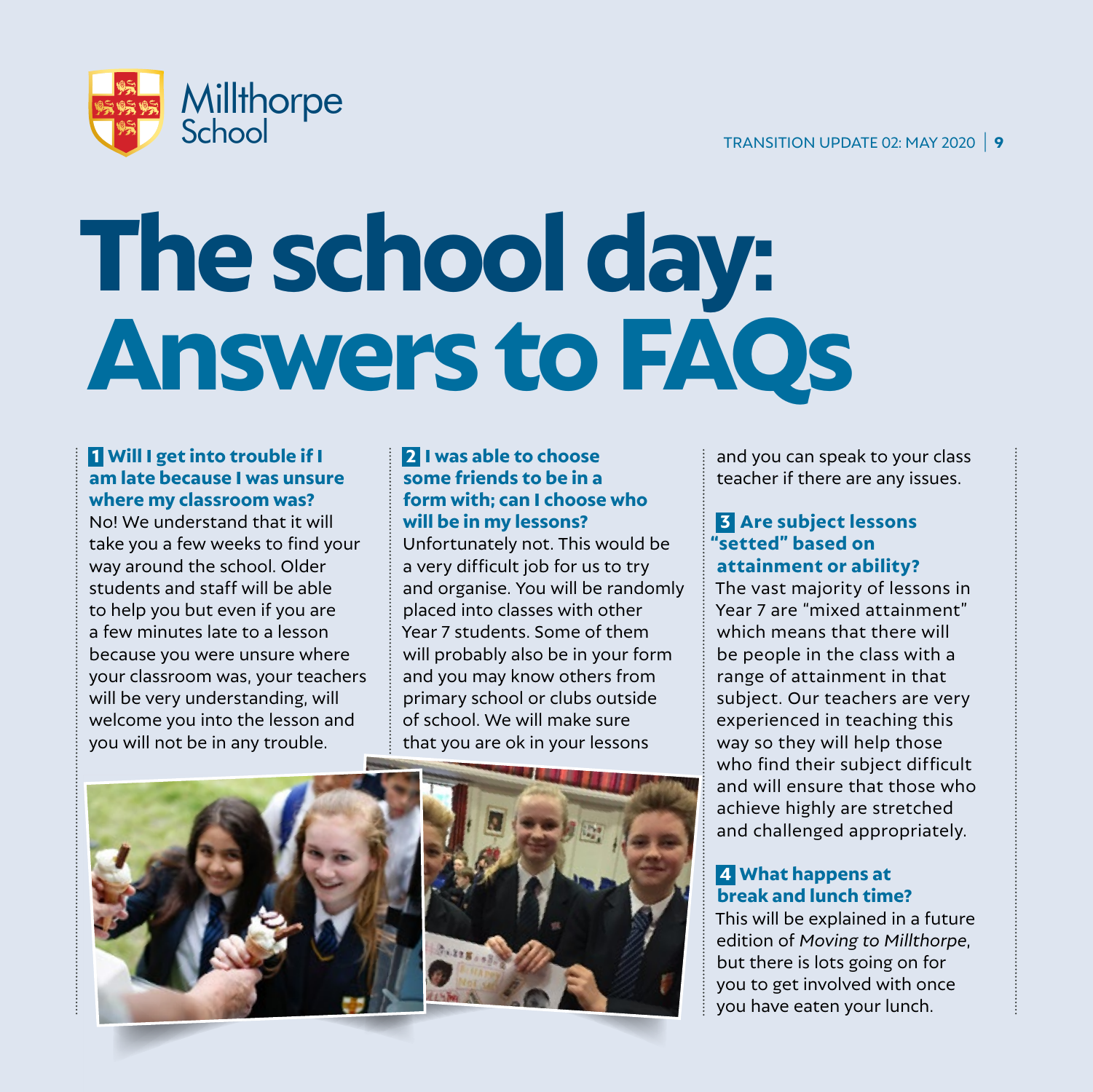

### **The school day: Answers to FAQs**

### **5 Will I get into trouble if I forget my equipment?**

Don't worry; we will help you with this. Your Form Tutor will check your equipment every morning and provide you with anything that you have forgotten. If you forget your books or other things like PE kits, we will be really understanding whilst you are settling in. Once you are used to school, it is important that you are organised and remember to bring everything so we would need to help you to get organised so that you do not get into a bit of trouble for forgetting things.

### **6 You said that the Planner is a vital piece of equipment. What happens if I forget this?**

Your planner is vital so try not to forget it. If you do, your Form Tutor will give you a one day "Planner Sheet" but you will need to make sure you remember it for the



next day. It is really important that you do not forget to bring your planner on a regular basis.

### **7 Will I study all of the subjects mentioned above in Year 7?**

Almost every student will follow this curriculum. If a student has a particular need, it may be that Ms Simpson and the SEND Team put something else in place for

them, but most students will study the subjects listed. It is really important that you get the chance to study a broad and varied curriculum in Key Stage 3.

When you are in Year 9, you will choose which subjects you want to continue to study for GCSEs in Year 10 and 11 but until then, this is the curriculum that you will follow.